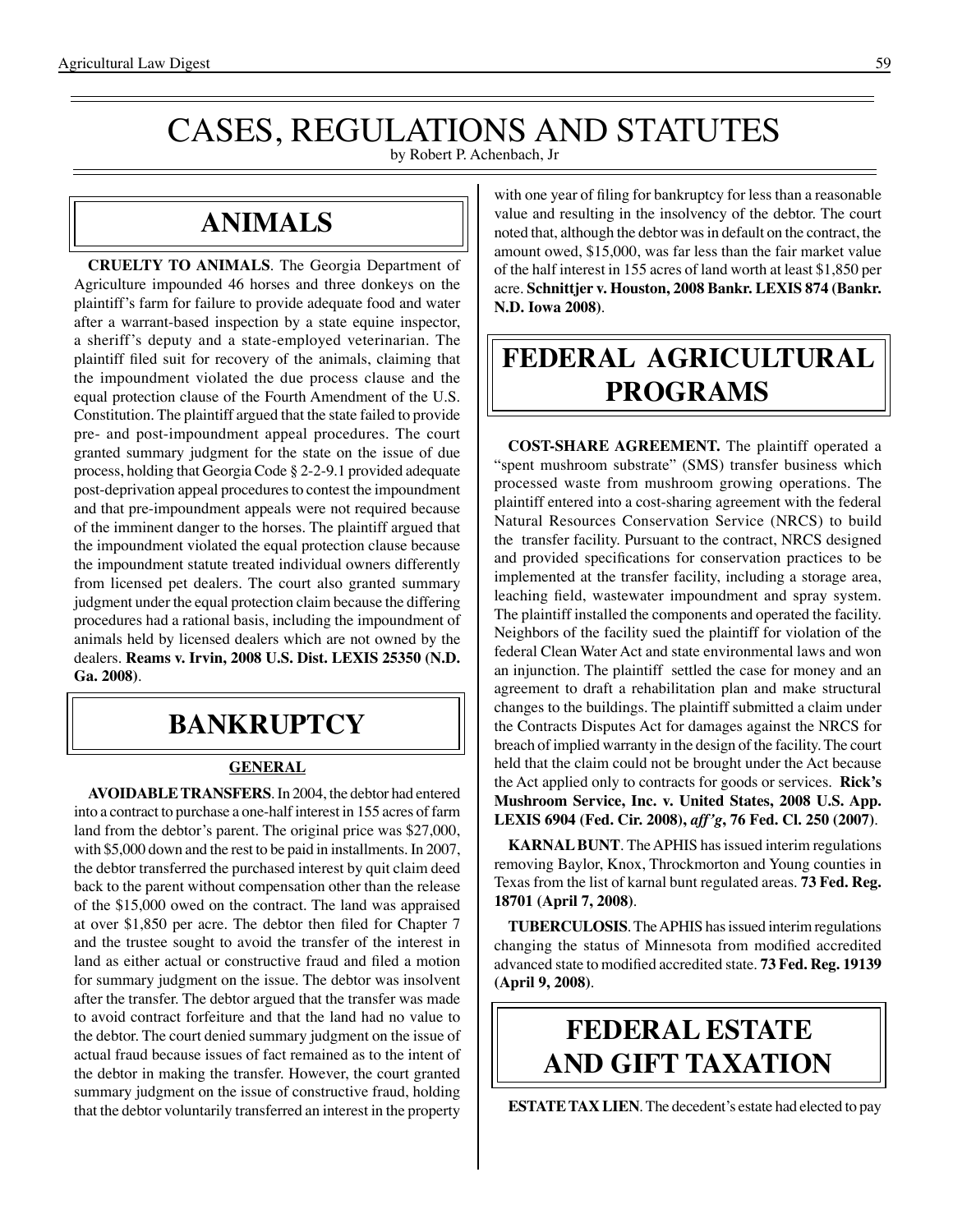much of the estate tax by installment. The IRS increased the value of stock in the decedent's estate and assessed additional taxes, to which the estate's representative consented. The decedent's will bequeathed to the estate's representative the stock and other real property, three houses, in the estate. The representative had sold the houses, stopped making the installment payments and declared bankruptcy. The IRS sought collection of the unpaid taxes from the houses under the special estate tax lien. The house purchasers paid the taxes through claims against the title insurance company which had failed to give notice of the liens. The title insurance company sought to challenge the IRS increase in valuation, under 28 U.S.C. § 1346; however, the court held that the only authority for the action was I.R.C. § 7426 which prohibited such third-party challenges to the valuation of estate property. **First American Title Ins. Co. v. United States, 2008-1 U.S. Tax Cas. (CCH) ¶ 60,560 (9th Cir. 2008),** *aff'g***, 2005-1 U.S. Tax Cas. (CCH) ¶ 60,501 (W.D. Wash. 2005)**.

**GENERATION-SKIPPING TRANSFER TAX**. A decedent created a trust which became irrevocable and was funded from the decedent's residuary estate. The trust was to place all assets in a limited partnership and distribute the partnership interests in trust to 11 beneficiaries who were at least two generations below the decedent, skip beneficiaries. Each skip beneficiary's parent possessed a testamentary general power of appointment with respect to the skip beneficiary's trust to transfer the trust property remaining at the parent's death to any person or entity, including the parent's estate. The power of appointment granted to a parent did not include a present right to receive trust principal or income, and the parent was not a permissible current recipient of trust principal or income. The IRS ruled that, the parents' testamentary power of appointment was not an interest in a respective nonexempt trust, for generation-skipping transfer tax purposes and the trusts were subject to GSTT. **Ltr. Rul. 200814016, Dec. 19, 2007**.

**TRUST**. The taxpayers, husband and wife, established a charitable remainder unitrust which provided for an annual payment of a percentage of the value of the trust principal to the taxpayers and/or a charitable organization, at the discretion of an independent trustee. At the death of one of the taxpayers, the unitrust amount would be paid to the surviving taxpayer for life. After the death of the surviving taxpayer, the remainder would be paid to a charitable foundation as designated by the taxpayers. The IRS ruled that, unless the actual annual payment to the charitable organization was a de minimis amount, the trust was qualified as a charitable reminder unitrust and, upon the death of the first taxpayer to die, the unitrust interest passing to the surviving spouse qualified for the estate tax marital deduction. **Ltr. Rul. 200813006, Nov. 21, 2007**.

 Aparent transferred a residence to a 10-year qualified personal residence trust for the parent's benefit, with the remainder to pass to the parent's children. The parent paid gift tax on the transfer of the remainder interest to the children. At the end of the trust period, the residence passed to the children who continued to hold the residence in trust and who transferred a one-year term interest to the parent to occupy the residence. The parent leased the residence from the children. The IRS ruled that the childrens' trust was a qualified personal residence trust under the provisions of Treas. Reg. § 25.2702-5(c) and I.R.C. § 2702(a)(3)(A)(ii). **Ltr. Rul. 200814011, Dec. 6, 2007**.

## **federal income taxation**

**2008 TAX REBATE**. The IRS has announced that information on the economic stimulus payment is available in Spanish at Centro de Información Sobre los Pagos de Estímulo Económico, on the Spanish language section of the IRS's website (www.irs.gov/espanol). The IRS has also released a Spanish-language translation of Package 1040A-3, Notice and Instructions for Requesting Your Economic Stimulus Payment. Free File-Economic Stimulus Payment is also available in Spanish. **IR-2008-53**.

**BAD DEBT DEDUCTION.** The taxpayer was a parent corporation which purchased promissory notes issued by a trust established by an LLC formed by a subsidiary of the taxpayer. The proceeds of the original notes were used to obtain capital for the subsidiary's growth plans. The taxpayer later purchased the LLC and became the grantor/owner of the trust. The notes were discharged for less than full value and the taxpayer claimed a bad debt deduction. The IRS ruled that the taxpayer could not claim a bad debt deduction for the notes because the relationship between the taxpayer and trust was disregarded for income tax purposes. **Ltr. Rul. 200814026, Dec. 17, 2007**.

**BUSINESS DEDUCTIONS**. The taxpayer was employed full time as a college physics professor. The taxpayer claimed to have operated several businesses out of the taxpayer's home during the tax years in question and filed Schedule C for each business, but included no income for the businesses, with business expense deductions. The taxpayer provided little written evidence to support the existence of the businesses and the court held that the taxpayer was not allowed deductions beyond those allowed by the IRS for lack of substantiation. The appellate court affirmed *per curiam* in a decision designated as not for publication. **Kanofsky v. Comm'r, 2008-1 U.S. Tax Cas. (CCH) ¶ 50,260 (3d Cir. 2008),** *aff'g***, T.C. Memo. 2006-79**.

The taxpayer owned and operated a law practice and claimed deductions for expenses associated with that business. However, the only evidence presented to support those deductions were copies of checks, bank statements and credit card statements. None of the evidence identified the items or services purchased or the business purpose for the expense. The court held that the deductions were properly disallowed for lack of substantiation. **Odelugo v. Comm'r, T.C. Memo. 2008-92**.

The taxpayer was employed by a state agency and operated a business as an insurance agent. The taxpayer claimed business expense deductions for advertising, travel expenses, and meals and entertainment expenses. The taxpayer did not provide written evidence to support the business purpose of the expenses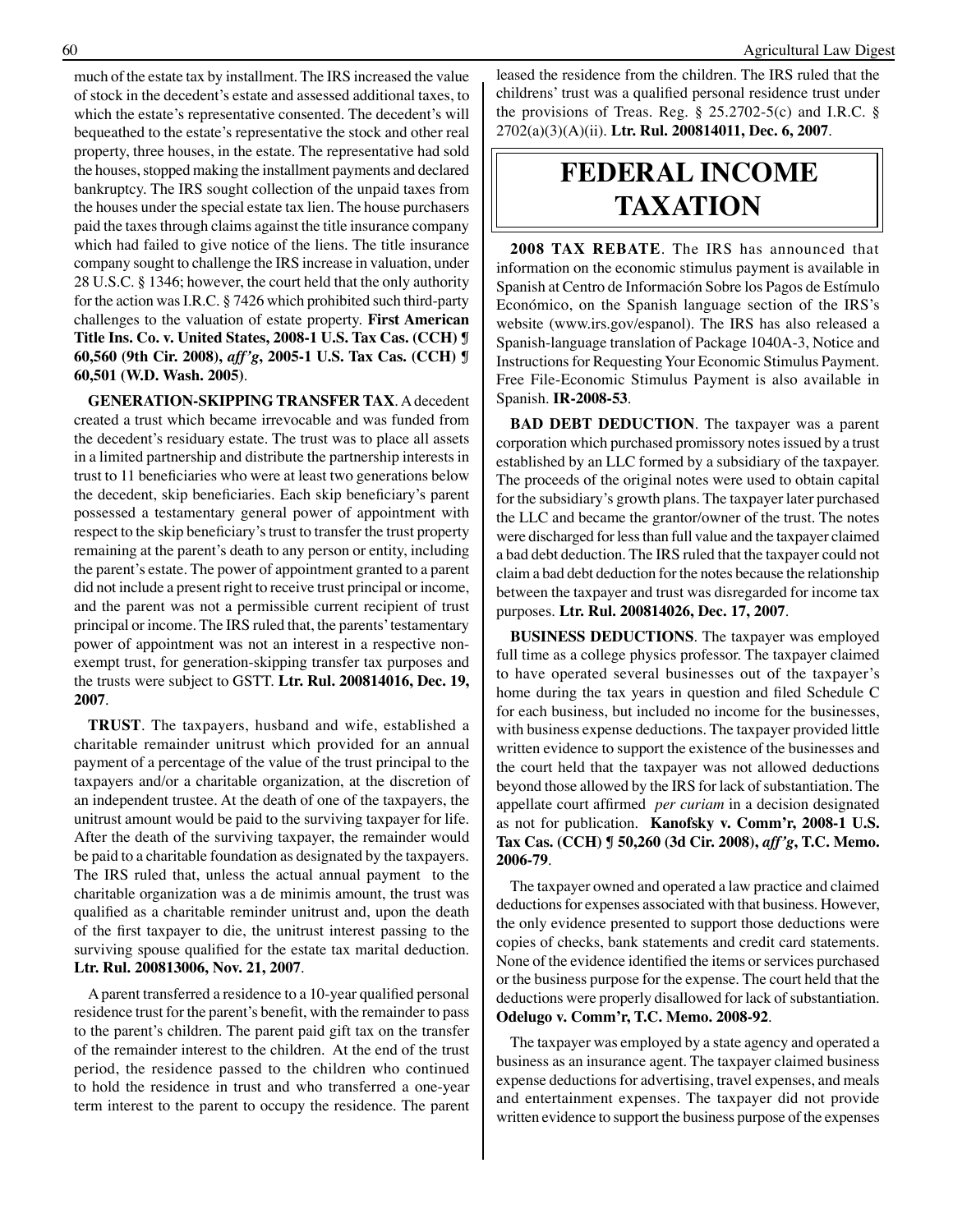and the court held that the deductions were properly disallowed by the IRS for lack of substantiation. **Oji v. Comm'r, T.C. Memo. 2008-85**.

**COURT AWARDS AND SETTLEMENTS**. The taxpayer filed a suit against a former employer for wrongful termination, alleging physical injury, emotional distress and family problems. The parties negotiated a settlement which allocated part of the proceeds to back wages and part to emotional distress, pain and suffering and other non-wage damages. The employer issued a W-2 Form for the back wages and a From 1099 for the other payments. The court held that none of the settlement proceeds was excludible from taxable income because I.R.C. § 104(a)(2) specifically makes payments for emotional distress not excludible from taxable income. The court noted that the settlement agreement made no mention of any payments for physical injury or physical sickness. **Pettit v. Comm'r, T.C. Memo. 2008-87**.

The taxpayer filed a complaint with a state equal employment opportunity commission for employment discrimination by a potential employer. The parties reached a settlement and the taxpayer received \$20,000. The potential employer submitted to the IRS a Form 1099-MISC listing the payment as miscellaneous income. The taxpayer included the payment in income on Schedule C but claimed a deduction for other expenses. The taxpayer included Form 8275, Disclosure Statement, which claimed that the Form 1099- MISC improperly characterized the settlement as income. The court held that the settlement payment was included in the taxpayer's income because the settlement was not paid for physical injuries or sickness. **Phelps v. Comm'r, T.C. Memo. 2008-86**.

**DEPRECIATION.** The taxpayer operated a facility which produced fuel grade ethanol from hydrocarbon feedstocks and fermentation of starches released from milled biostocks. In a Chief Counsel Advice letter, the IRs ruled that the corn and other biomass used to produce the fuel grade ethanol were depreciable under I.R.C.  $\S 167(a)$  and classified as Asset Class 49.5 under *Rev. Proc. 87-56, 1987-2 C.B. 674* as assets used in the conversion of refuse, solid waste, or biomass into fuel. **CCA Ltr. Rul. 200814025, Dec. 14, 2007**.

**DISASTER LOSSES.** On March 19, 2008, the president determined that certain areas in Missouri are eligible for assistance from the government under the Disaster Relief and Emergency Assistance Act (42 U.S.C. § 5121) as a result of severe storms and flooding, which began on March 17, 2008. **FEMA-1749-DR***.* On March 20, 2008, the president determined that certain areas in Georgia are eligible for assistance from the government under the Act as a result of severe storms and tornadoes, which began on March 14, 2008. **FEMA-1750-DR***.* On March 26, 2008, the president determined that certain areas in Arkansas are eligible for assistance from the government under the Act as a result of severe storms, tornadoes and flooding, which began on March 18, 2008. **FEMA-1751-DR***.* Taxpayers who sustained losses attributable to these disasters may deduct the losses on their 2007 returns*.*

**EMPLOYEE**. The taxpayer was a social worker employed by a firm which provided health care services to active and retired military personnel. The IRS ruled that the taxpayer was an employee subject to federal employment and income tax withholding because the employer exercised substantial control over the duties of the taxpayer, since the employer provided the work instructions, training, supplies and equipment. **Ltr. Rul. 200813033, Dec. 7, 2007**.

**FUEL CREDIT.** The IRS has announced that the reference price that is to be used in determining the availability of the I.R.C. § 45K tax credit for the production of fuel from nonconventional sources for calendar year 2007 is \$66.52. Because the reference price exceeds \$23.50 multiplied by the inflation adjustment factor, the credit per barrel equivalent of qualified fuel sold in calendar year 2007 is reduced by \$4.87 to \$2.38. The nonconventional source fuel credit for 2007 is \$3.28 per barrel-of-oil equivalent of qualified fuels. **Notice 2008-44, I.R.B. 2008-16**.

**GOVERNMENTAL SUBSIDY PAYMENTS**. The USDA's Commodity Credit Corporation (CCC) administers the bioenergy program (BEP), 7 U.S.C. § 8108, which provides for cash payments to U.S. commercial bioenergy producers based on each company's annual increase in its bioenergy production from eligible commodities. The BEP is designed to encourage increased purchases of eligible commodities for the purpose of expanding production of such bioenergy, including commercial fuel-grade ethanol and biodiesel made from program eligible commodities. Eligible commodities include barley, corn, grain sorghum, oats, rice, wheat, soybeans, sunflower seed, canola, crambe, rapeseed, safflower, sesame seed, flaxseed, mustard, and cellulosic crops such as switchgrass and hybrid poplars. All commercial bioenergy producers meeting all program requirements are eligible to participate in the BEP. A commercial bioenergy producer does not have to own the production facility to qualify for the BEP payments. To participate, producers must complete a Bioenergy Program Agreement, Form CCC 850 (Agreement). The Agreement contains the terms, conditions, and eligibility requirements to participate in the BEP and is not negotiable. Once the agreement is executed and accepted by the USDA, the producer is under an obligation to meet specific contract production levels, record keeping, and record submission requirements to obtain payment. The CCC pays eligible producers subsidy payments up to a congressional funding limit on a quarterly basis. The BEP does not require that the subsidy payments be used for any specific purpose. Payments to each producer are capped at five percent of the annual funding limit per year. USDA conditions payments on increases in bioenergy production as reported by a participating producer compared to the previous year's production. In a coordinated issue paper, the IRS stated that, under I.R.C. § 118(a), the BEP payments were gross income to the recipients and not capital contributions because the payments were intended to compensate the companies for operating costs and not for capital asset acquisition. **Coordinated Issue Paper- Agriculture Industry, LMSB-04-0308-019, April 8, 2008.**

**IRA**. The taxpayer received an early distribution from an IRA of \$25,000 in December 2002 and deposited the amount in the taxpayer's business checking account. The taxpayer testified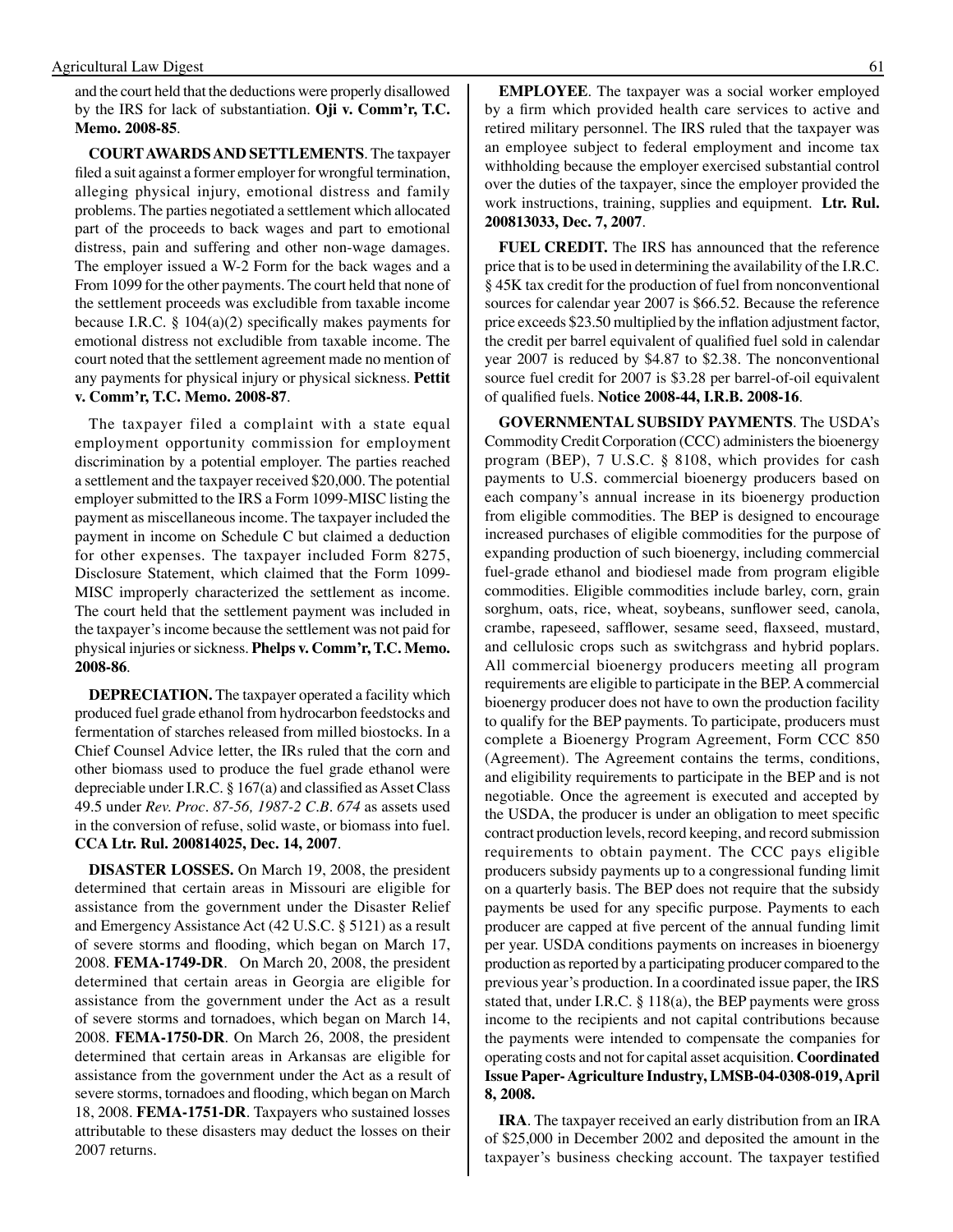that, within 60 days after receiving the distribution, the taxpayer instructed the business bookkeeper to send a check for \$25,000 to a broker for deposit in a new IRA. The check was not received and no account was opened. The taxpayer claimed that the failure to deposit the distribution in the new IRA was not discovered until 2005 when an IRS deficiency notice was received. The court held that the distribution was included in taxable income because the taxpayer had failed to exercise reasonable efforts to insure that the money was properly deposited in a new IRA. The court noted that the taxpayer failed to monitor whether the check was cashed or to enquiry why no report of the IRA came from the broker. **Atkin v. Comm'r, T.C. Memo. 2008-93**.

**INSTALLMENT REPORTING**. The taxpayer entered into a deferred like-kind exchange of property but the exchange was not completed because the taxpayer failed to find replacement property within the required time. The taxpayer informed the tax return preparer that the income from transaction should be reported in installments but the preparer reported all of the gain in one tax year. The IRS ruled that the taxpayer could revoke the election out of installment reporting. **Ltr. Rul. 200813019, Dec. 17, 2007**.

The taxpayer entered into a sale of property for cash plus a promissory note. The taxpayer informed the tax return preparer that the income from the transaction should be reported in installments but the preparer reported all of the gain in one tax year. The IRS ruled that the taxpayer could revoke the election out of installment reporting. **Ltr. Rul. 200813032, Dec. 21, 2007**.

The taxpayer entered into a sale of property for cash plus a promissory note. The taxpayer informed an accountant that the income from the transaction should be reported in installments but the accountant prepared the income tax return to report all of the gain in one tax year. The IRS ruled that the taxpayer could revoke the election out of installment reporting. **Ltr. Rul. 200814013, Dec. 21, 2007**.

**LIFE INSURANCE**. The IRS has issued guidance regarding the application of I.R.C.  $\S\S$  101(j) and 264(f) to life insurance contracts that are subject to split-dollar life insurance arrangements. The notice provides that a modification of a splitdollar life insurance arrangement that does not entail any change to the life insurance contract underlying the arrangement will not be treated as a material change in the life insurance contract for purposes of I.R.C. §§ 101(j) and 264(f). **Notice 2008-42, I.R.B. 2008-15**.

**PASSIVE ACTIVITY LOSSES**. The taxpayer owned several residential rental properties and claimed deductions for losses resulting from those properties. The taxpayer consented that the losses were passive activity losses but failed to provide substantiation of the losses claimed. In addition, the taxpayer claimed that some of the losses were suspended losses from previous years which were deductible because the taxpayer sold the associated properties. The court held that the taxpayer failed to substantiate the amount of the suspended losses, noting that prior tax returns were not sufficient proof in themselves of the amount of the allowable losses. **Uy v. Comm'r, T.C. Summary Op. 2008-36**.

**PAYMENT OF TAXES**. The IRS has reminded taxpayers who owe taxes but are unable to pay in full by the April 15 that several payment options are available. Members of the military serving in combat-zone localities and taxpayers in certain disaster areas can wait until afterApril 15 to file and pay. Taxpayers who need more time to pay their taxes may be eligible for an extension of time up to 120 days to pay. Individuals can request an extension of time to pay by using the Online Payment Agreement link at www.irs.gov. Taxpayers may also apply for an installment agreement by using the on-line payment option or by attaching Form 9465, Installment Agreement Request, to the front of their tax returns. No fee is charged for the payment extension, but a user fee will apply for an installment agreement. The amount of the fee is dependent on the method of payment. While interest still applies whether a taxpayer is eligible for a payment extension or installment agreement, penalties are cut in half. **IR-2008-56**

**PENSION PLANS.** For plans beginning in April 2008 for purposes of determining the full funding limitation under I.R.C. § 412(c)(7), the 30-year Treasury securities annual interest rate for this period is 4.39 percent, the corporate bond weighted average is 5.99 percent, and the 90 percent to 100 percent permissible range is 5.39 percent to 5.99 percent. **Notice 2008-45, I.R.B. 2008-17**.

**PROPERTY TAXES**. The taxpayer was a real property developer who contracted with a public housing authority to construct and develop a housing development. The development property was not subject to property taxes but the taxpayer was required to make payments to the public authority equal to the taxes which would have been assessed on the property. When the properties were leased to tenants, the tenants would make these payments in lieu of taxes (PILOT). The PILOT funds were used by the public authority for covering costs associated with the development of the property. The IRS ruled that the PILOT payments were deductible under I.R.C. § 164 as real property taxes. **Ltr. Rul. 200814002, Dec. 13, 2007.**

**REFUND CLAIM**. The taxpayers filed suit against the IRS for improper collection of the excise tax on long distance telephone service, a tax which was terminated in 2006. The court held that the claims were dismissed because the taxpayers had not exhausted their administrative remedies before filing suit. *In re* **Long-Distance Telephone Servce Federal Excise Tax Refund Litigation, 2008-1 U.S. Tax Cas. (CCH) ¶ 70,274 (D. D.C. 2008)**.

**RETURNS**. The IRS has announced that it urges taxpayers who need to file for an automatic extension of time to file a return to e-file Form 4868,Automatic Extension of Time to File by the due date for their federal income tax return. The IRS reminds taxpayers that an extension of time to file the return does not provide an extension of time to pay the taxes without possible penalties and interest. **IR-2008-55**.

**STATE TAXES**. The IRS has issued a Chief Counsel Advice letter discussing the federal tax treatment of a state homestead income tax credit. In general, the homestead tax credit either reduced a taxpayer's state income tax liability or could be used to reduce the taxpayer's local property taxes. Any unused credit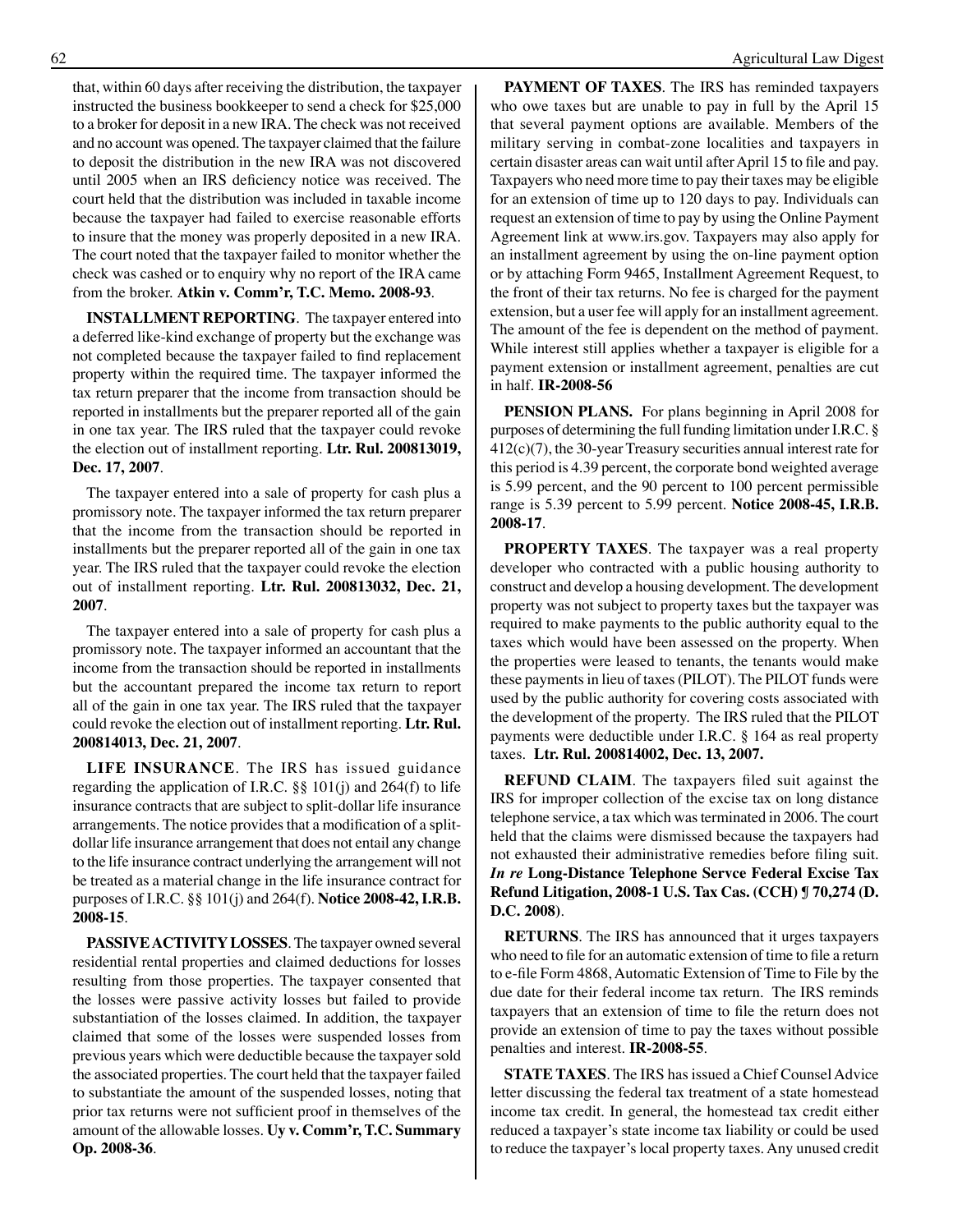could be carried forward to offset future income or property taxes. The IRS noted that the use of credit reduced the federal deduction for state income and/or property taxes if the taxpayer included the state taxes on Schedule A. The IRS also stated that the state would be required to report on Form 1099-G refunds to state taxpayers as a result of the credit only if the refund was \$10 or more, but only if the taxpayer itemized deductions. **CCA Ltr. Rul. 200814022, Dec. 12, 2007**.

**TAX RETURN PREPARERS**. The defendant was an income tax return preparer who prepared at least 23 "federal income tax returns for customers with taxable income that erroneously show nothing but zeros on most if not all returns" To these forms, the defendant attached several exhibits, including a legal argument in support of the zero return, excerpts from House Reports on I.R.C. amendments, and a Department of Treasury memorandum. The exhibits general argued that non-employee compensation was not income under I.R.C. § 61. The court granted an injunction prohibiting the defendant from preparing tax returns for others because the defendant violated I.R.C. §§ 6694, 6695 for willfully understating customers' tax liability and failing to furnish the defendant's identifying number on the returns. **United States v. Ballard, 2008-1 U.S. Tax Cas. (CCH) ¶ 50,267 (N.D. Texas 2008)**.

**TAX SHELTERS**. The taxpayers had invested \$8,000 in six partnership interest units in a jojoba limited partnership. The taxpayers claimed over \$20,000 in losses as their share of the partnership losses from research and development costs. The partnership was determined to be not entitled to the research and development losses and the taxpayer were also denied the use of the losses. In this case, the taxpayers were found to have failed to use due care in making the investment in that the taxpayers failed to make any investigation into the propriety of the losses other than the information supplied by the partnership promoter. **Ghose v. Comm'r, T.C. Memo. 2008-80**.

**TRAVEL EXPENSES**. The IRS has issued proposed regulations covering the amount of travel expenses which may be deducted by state legislators who make an election under I.R.C. § 162(h) to have their residence in the legislative home district treated as their tax home. The regulations incorporate the rules set forth in *Rev. Rul. 82-33, 1982-1 C.B. 28*. **73 Fed. Reg. 16797 (March 31, 2008)**.

The U.S. State Department has published the maximum rates of per diem allowances for travel in foreign areas. These rates are used for determining per diem rates that employers can use to reimburse employees for lodging, meals and incidental expenses incurred during business travel away from home with the need to produce receipts. See *Rev. Proc. 2007-63, 2007-2 C.B. 809*. **CCH MISC-DOC, 2008ARD 066-1, April 2, 2008**.

**TRUSTS**. The taxpayer, while married, established a charitable remainder trust with the taxpayer as current income beneficiary and the surviving spouse as remainder beneficiary. Under a divorce judgment, the trust was split into two equal trusts with the taxpayer as income beneficiary of one trust and the former spouse as the beneficiary of the other trust. Each beneficiary was the remainder beneficiary of the other trust.

The IRS ruled that the split trusts were charitable remainder unitrusts and that no gain or loss was recognized under I.R.C. § 1041 because the split and transfer of interests was incident to a divorce. **Ltr. Rul. 200814003, Dec. 12, 2007**.

**WAGES**. The taxpayer employer made payments to employees in exchange for termination of their employment. The payments were made while the employees were furloughed from their jobs. The taxpayer argued that the payments were excluded from wages as supplemental unemployment benefits because the employees were already not working when the payments were made and the payments represented the transition of unemployment from undetermined duration to permanent unemployment. The court held that, because the decision to permanently terminate employment was made by the employee, the payments were wages subject to FICA withholding taxes. **United States v. JPS Composite Materials Corp., 2008-1 U.S. Tax Cas. (CCH) ¶ 50,252 (D. S.C. 2008)**.

**WITHHOLDING TAXES**. The taxpayer was an insurance company which paid its retired insurance agents renewal commissions on policies sold by the agents prior to retirement. In a Chief Counsel Advice letter, the IRS ruled that the renewal commissions constituted a nonqualified deferred compensation plan and were wages for purposes of FICA taxes. **CCA Ltr. Rul. 200813042, Dec. 17, 2007**.

The taxpayer was a university which offered graduate medical education programs for medical residents and fellows. The residents were enrolled in courses, performed research and participated in teaching rounds, receiving grades, evaluations and certification at the end of the program. The residents received stipends to help offset the cost of enrollment and the taxpayers did not withhold or pay FICA taxes on the stipends, arguing that the stipends were exempt under I.R.C.  $\S$  3121(b)(10) as amounts paid to students. The court held that the amounts paid to the medical residents were exempt form FICA taxes because the services provided by the residents were incidental to and part of the purpose of pursuing postgraduate education. **Regents of the University of Minnesota v. United States, 2008-1 U.S. Tax Cas. (CCH) ¶ 50,262 (D. Minn. 2008)**.

### **negligence**

**LAST CLEAR CHANCE.** The plaintiff was driving a tractor on a highway at about 10 miles per hour and had allowed several vehicles to pass. The defendant was driving a loaded dump truck behind the last vehicle to be waved around by the plaintiff and just as the defendant started to pass, the plaintiff turned left into the other lane, resulting in a collision of the vehicles. The trial court submitted the issue of last clear chance to the jury which returned a verdict, in part, for the plaintiff. The testimony demonstrated that the defendant had three seconds or less to avoid the accident after the plaintiff began to turn. The court held that the evidence demonstrated as a matter of law that the defendant had no chance to avoid the collision; therefore, the issue of last clear chance should not have been submitted to the jury and the trial court judgment was reversed. **Dotson v. Davis,**